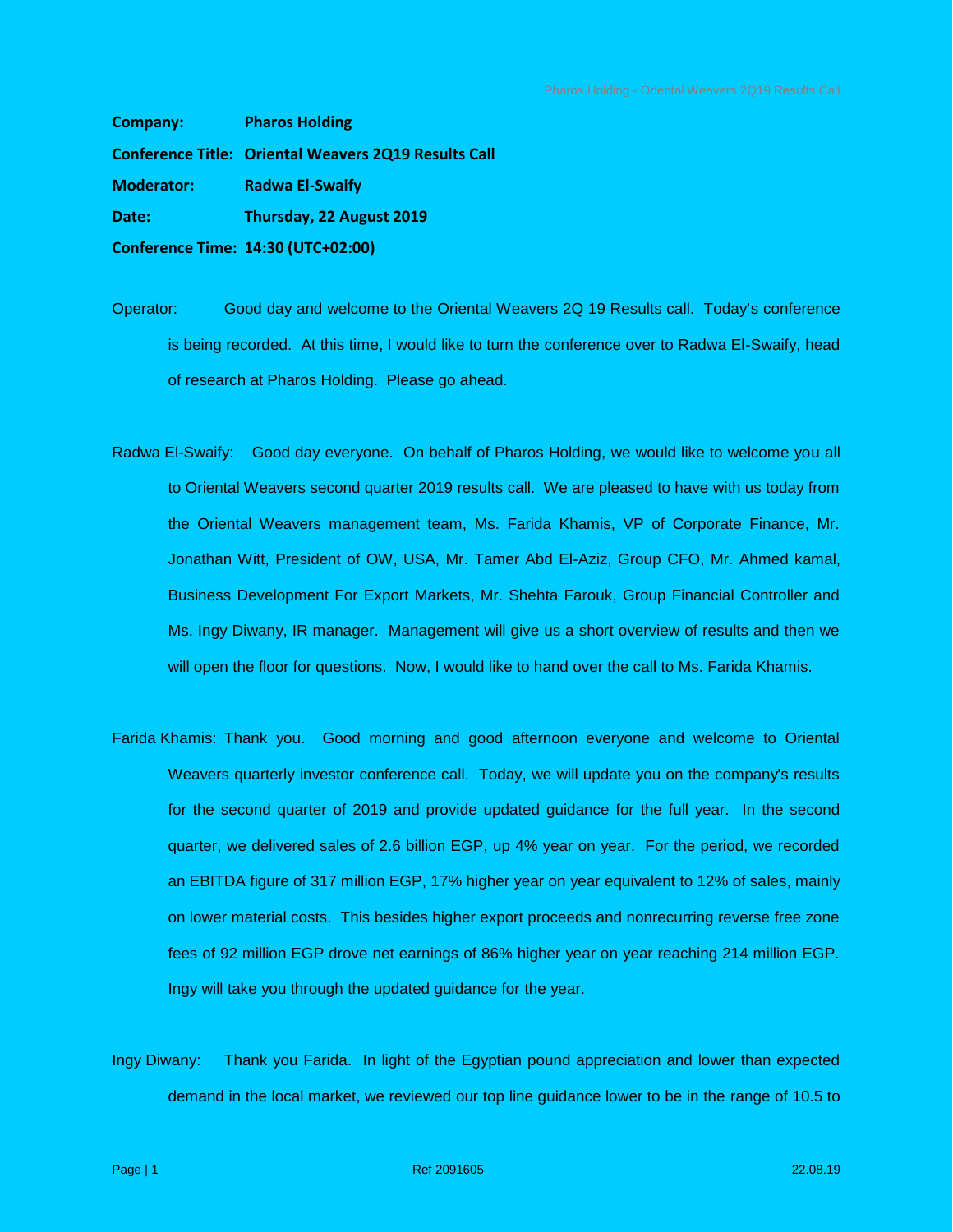10.6 billion Egyptian pounds compared to 10.7 to 10.9 billion in our previous call. As for the EBITDA margin, we expect margins to be maintained at 11%. For the earnings after minority, we are expecting earnings to be between 580 to 600 million pounds. Now, we can open the floor for questions.

- Operator: Thank you. If you would like to ask a question, please press star one on your telephone keypad. If you are using a speakerphone, please make sure your mute function is turned off to allow your signal to reach the equipment. Again, that is star one for questions. We'll pause just a moment. And we have a question from Nada Amin at EFG Hermes.
- Nada Amin: Hello everyone and thank you for taking the time to have today's call. My question is mostly related to local demand. We've seen local demand across the consumer names be quite challenged over the second quarter. This was also evident in your results set, so I was wondering if you could please shed any lights on what the key sources of weakness in demand and if the company has any particular plans to try and remedy the situation? Thank you.
- Ingy Diwany: Thank you Nada. Demand actually has been under pressure since the second quarter up till now. Demand was very weak during the holy month of Ramadan and also since the beginning of August given the feast. However, we expect local sales to recover in the fourth quarter given that Q4 last year, our numbers in the local market were down, especially due to the competition from Turkish products. However, as we introduce new collections this year, similar to the Turkish ones with more attractive and competitive pricing, we expect our local revenues to exhibit growth compared to fourth quarter of last year.

So on an annual basis, we reviewed lower our guidance for the local market to be within the range of 5% to 6% growth owing to the inflationary pressures that we see among consumers in the Egyptian market, especially in the mid-to-low end segment.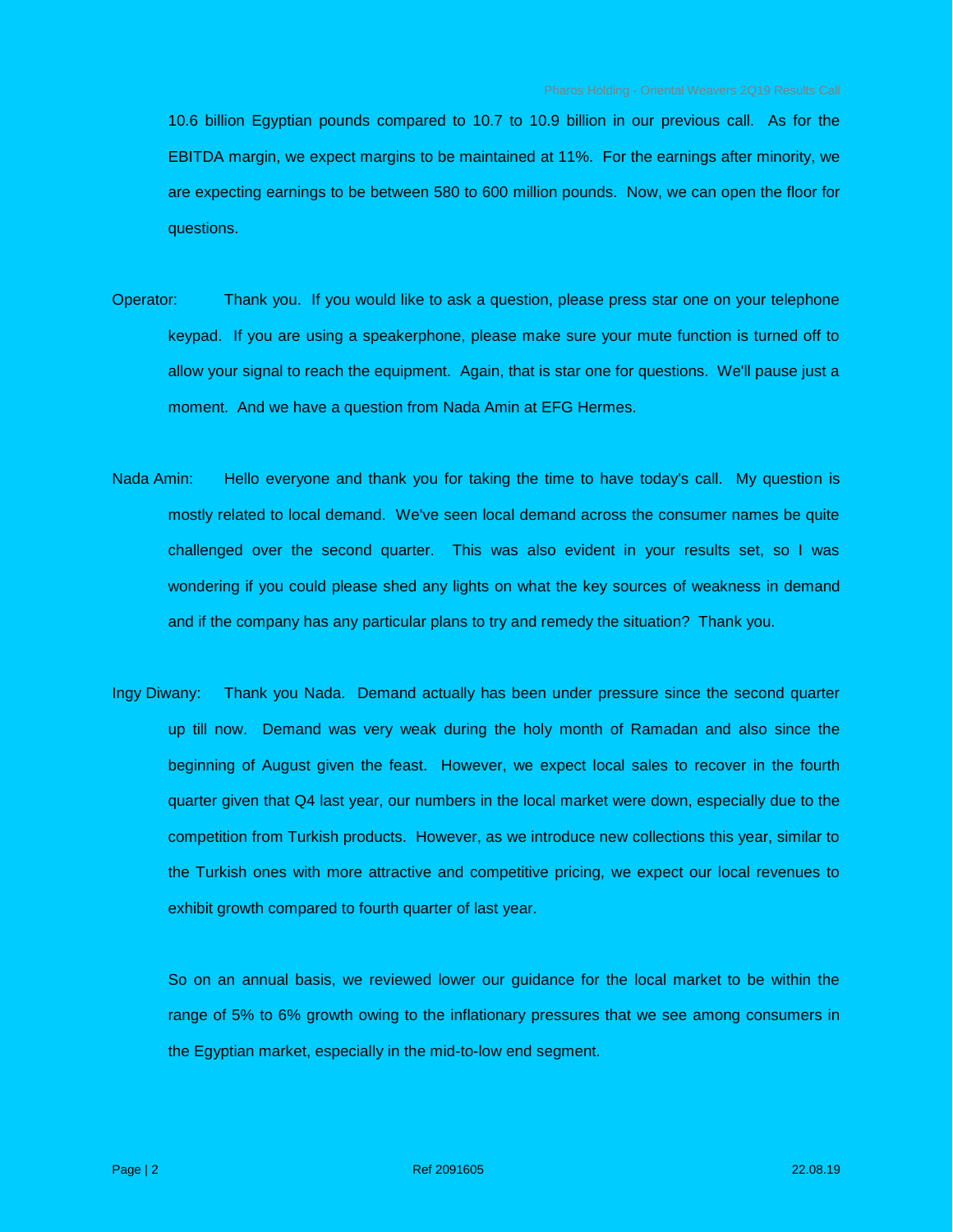Nada Amin: Very helpful. Thank you.

- Operator: And again, if you do have a question, please press star one. And at this time, there are no further questions. I'll turn the conference back over to management for any concluding remarks.
- Radwa El-Swaify: Let me ask a question Ingy while we get more questions from our participants. Would you please give us some color on the pricing strategy for the rest of the year or the second half of 2019 in the local market? And would you also give us an overview about your export strategy and volumes in export markets? Where do you see volumes going?
- Ingy Diwany: Yes, for the local market, we only implemented a minimal price increase in April on some items. However, as I've previously mentioned that given the elasticity of demand and the inflationary pressures that we saw in the past few quarters, Also, given the appreciation of the Egyptian pound and the lower raw material cost in EGP equivalent. So it's not likely that we are going to see any price increase in the local markets at least in the near term.
- On the export front, I will leave Ahmed kamal to elaborate more on the export strategy and Jonathan will later give an update about the US market.
- Ahmed kamal: As for export excluding the US market for now, our price point has been going down over the last three years. So given the increase we had in our capacity, we couldn't generate higher value for our exports. So going forward, due to competition on lower price points, we tend to focus on differentiated products -different qualities with better value, which means a higher price point.

So for the European market, for example, as well as the market in Saudi Arabia, which is one of the largest importer for the area rug, they are requesting more and more -- more development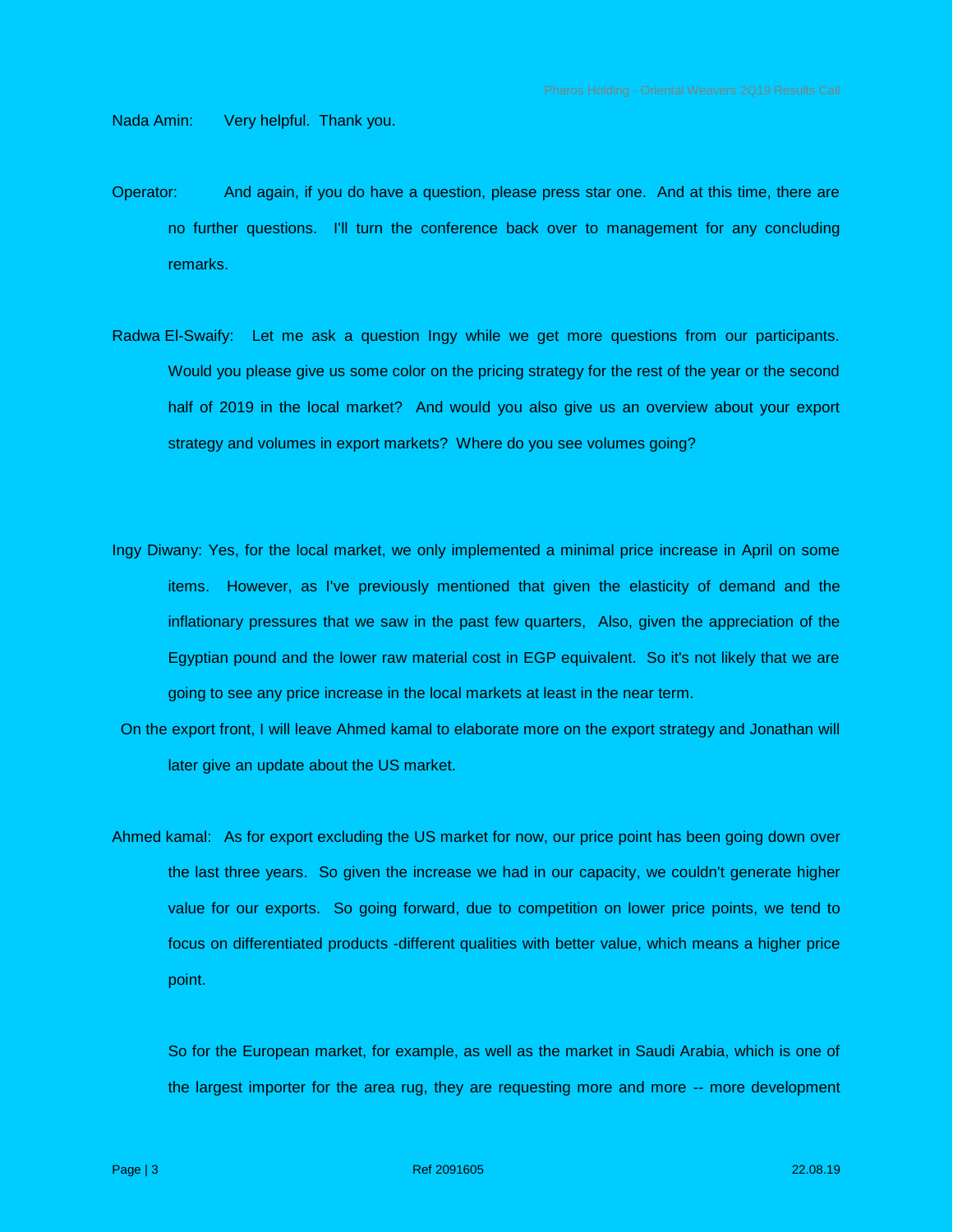from medium to high end, which by end of the day can allow us within our capacity and expansion we have to grow a little bit going next year by 30 cent per square meter. This may reflect in our value of the export as well as, you know for the competition. So the medium-to-high end stores need to have their own qualities. So those types of stores -- because of the competition of the online, they need something different with a better value so the clients see a difference between what they see in online and what they see in the stores. Accordingly, we're working on this one.

So this will appear in the first and second quarter of next year because this is what we will introduce in our Domotex fair this year. So we are pushing for this level and we hope we will get a positive feedback by then.

Jonathan Witt: Yes, good morning. Obviously when you review the numbers as far as OW USA and our business in the Americas, we're very happy with the results of Q2, also for the first half of the year. Much of that success can really be obviously due to the situation with China and China has been a large supplier of area rugs to the US historically. We've been the beneficiary of some nice replacement programs with large retailers due to Egypt's lack of tariffs and really our capacity as Ahmed mentioned earlier and availability to really supply the large retailers and immediately take on some of these programs.

Also, the general marketplace has struggled a bit in the US. I'm sure many of you have heard some of our economic concerns, especially over the past couple of months. And retailers are looking for new ways to help drive business, to help bring store traffic, which is down for a lot of segments to bring customers into the stores and not just shopping online. So we have been the beneficiary there for some nice placements, as well as in this environment there have been a couple of importers who have gone out of business and or have reduced their ability to supply and retailers know OW in the marketplace and feel confident and our stability and our ability to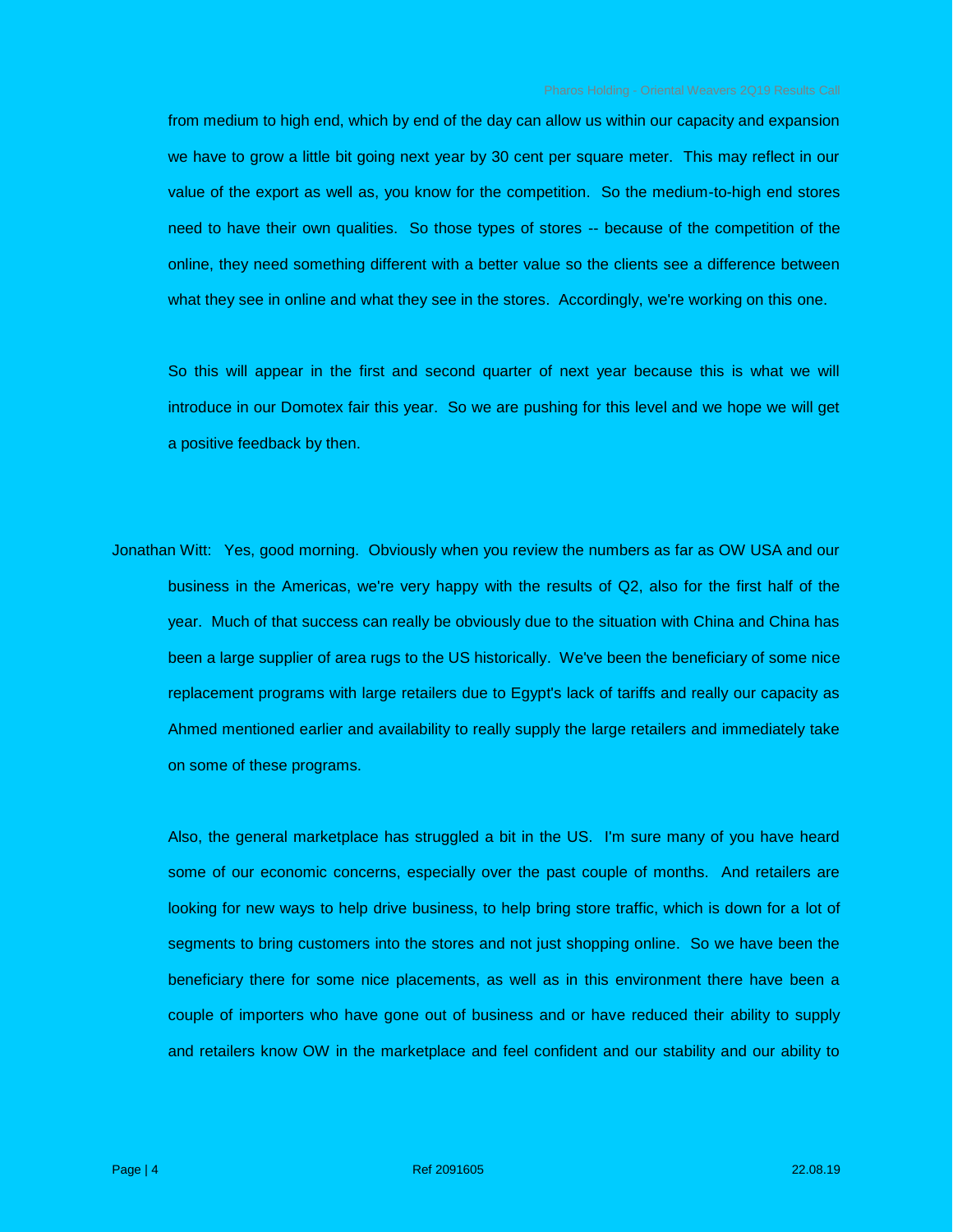supply them in a consistent manner. So we've been able to take some additional market share from that standpoint. So we feel very good about those first two quarters.

As we look at day to day, as I mentioned, orders that are coming in, retailers across the board, it's not a specific distribution channel or geography, are facing challenges and as we speak with them at a vendor meetings and/or at our trade shows, it's really hard for those executives to pinpoint exactly what is causing some of their challenges and especially, reduction in sales over the past couple of months. So we feel very good that we're taking market share and that we've been able to achieve the results thus far. Looking forward into the balance of this year, there are still some opportunities for replacement of Chinese programs. There were a few retailers who had substantial programs coming from China and instead of trying to replace those programs, which is a major undertaking for all involved, they tried to wait it out and see where this trade battle was going to end. But it's gone on much longer than expected and there's really, you know, no concrete plan of action.

So at this point they are beginning to look at replacement programs and we are in a very good position on those. So we feel like maybe the end of Q4 probably more into Q1 of 2020, we'll see some nice gains there. We also picked up a large program with Walmart in the fourth quarter, which will help drive some export to the US volume. And you know, the only other issue, if you look at our revenue value versus volume, there is our volume, as Ahmed mentioned, has been - meters have gone up dramatically compared to revenue and a lot of that is pressure domestically to bring customers into the stores trying to react and have some lower price points. So we've seen really as a price per meter -- selling price per meter has gone down about 20%. So there's added costs for us and that additional handling to generate that value, that's probably our biggest challenge.

That's said, as Ahmed mentioned earlier, there is a differentiation need around the world. And a lot of that is driven by trends that we're seeing in the handmade side of the rug business. Not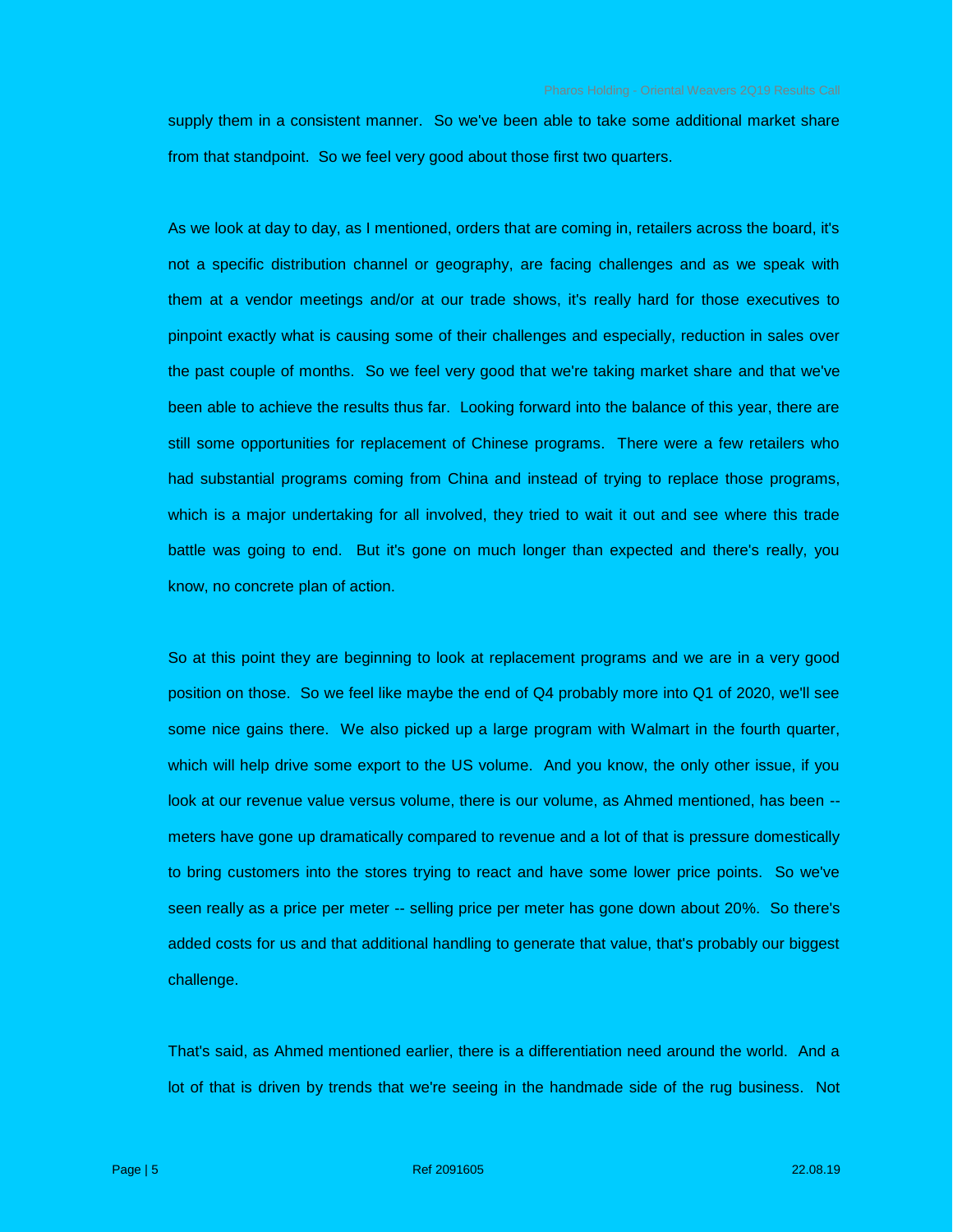only due to the China situation, but in general, the countries who have primarily supplied handmade area rugs are facing labor challenges and finding skilled replacement labor to come in and know that craft and that art versus some of the opportunities that are available to the young folks in those countries as they've become more developed and technical. So there are a lot of retailers who traditionally have been more in the handmade and higher end price points who are now coming to us and looking for a better price points in machine-made, which helps us offset some of that degradation that we've seen in the meter price. And again, you know, going into the balance of the year, we still feel that we're going to be up in the 5% to 6% range in the US and all indications show that the industry as a whole is going to be lucky to breakeven in 2019 as we look at 2020, it's really a little early to try to speculate on where things will be just due to what's going on today in the market and then also as we enter an election year, which will be probably a little more turbulent than the US consumer is used to.

- Ingy Diwany: Also, I'd like to mention that our exports to our top European customer, now up around 17% year on year in dollar terms, but on volume terms it's almost flat. So this indicates that the new product launches to IKEA have higher price points. So this is part of our strategy that we are focusing more on producing higher qualities with better pricing.
- Operator: We do have another question from the audience. We'll go to A. J. Singh [inaudible] investment.
- Speaker: Hi. I just have a few questions. So first of all, on the growth guidance that you've given and can you just try to break it down between domestic and international? Second is on the hotel segment. How do you look at this segment? What is the potential for you in Egypt for that segment? Third question is on the Saudi market. Is there a potential there in the corporate and the hotel segment given that we are seeing across EMENA region and not just in KSA increase in the hotels capacity. And then the last question on the dividend guidance.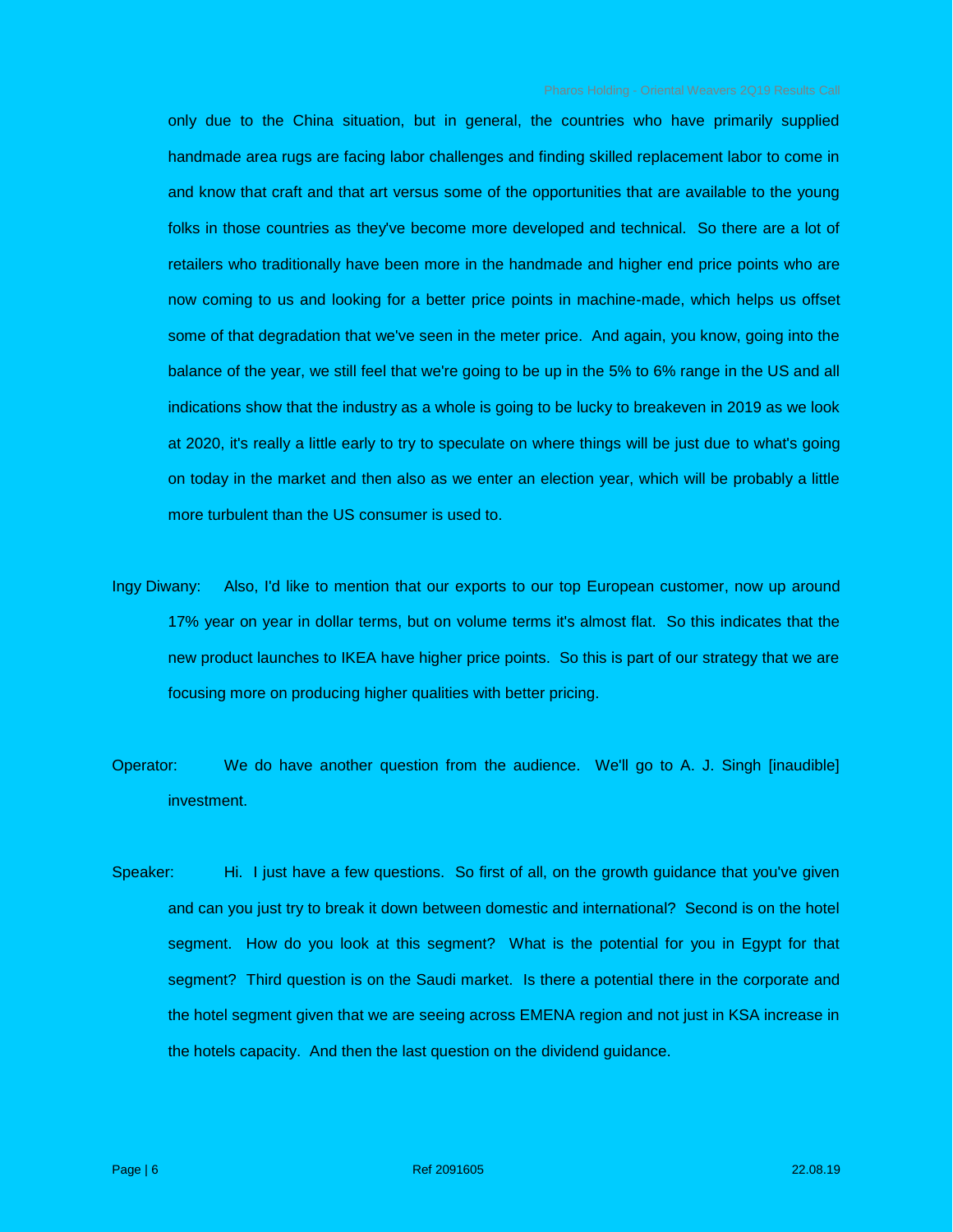- Ingy Diwany: Okay. So for the top line, in the local market, we are expecting 5% growth in value terms. And on the export front, we are expecting almost flat export figures given the currency appreciation. For the hospitality in terms of numbers, so far in the first half of the year -- first half of 2019, our revenues in the hospitality in the local market were almost flat and this was due to a lower installations and lower activity. But in general Farida will give us the potential for the hospitality market in general, in Egypt and in the region.
- Farida Khamis: Sure. Thank you. Well, basically in the Egypt, given most of the hotels have been refurbishing once again, because tourism has started to pick up. So within Cairo and outside in the Red Sea, and also with the new capital city in Cairo, we've seen a lot of new construction work, lots of governmental buildings, lots of new offices and we have a lot of contract work going on over there and not just with hotels, but generally even with the new expansion in MAC with artificial grass. There's a lot of potential in terms of the local market, in terms of wall-to-wall generally. And based on that, MAC is actually expanding its capacity both for the printed rug business and for the artificial turf. So we see a lot of potential in the local market, especially.
- In terms of dividend guidance, we're looking at the same as last year. So we basically distributed 1.5 EGP last year and after dilution, that would stand around 1 EGP because we are having a twofor-one stock dividend expected early next year. So basically the 1.5 next year would be 1 pound, but we're looking at least at distributing the same amount as last year if not more.
- Speaker: Great. Anything on the Saudi market specifically?

Speaker: Ahmed, would you like to –

Ahmed kamal: Yes. We see a challenge in the Saudi demand. What we are trying to do is to gain market share in spite of competition and the political situation. A Saudi competitor has been the major supplier controlling about the 70% of the Saudi market. We expect its share to decline in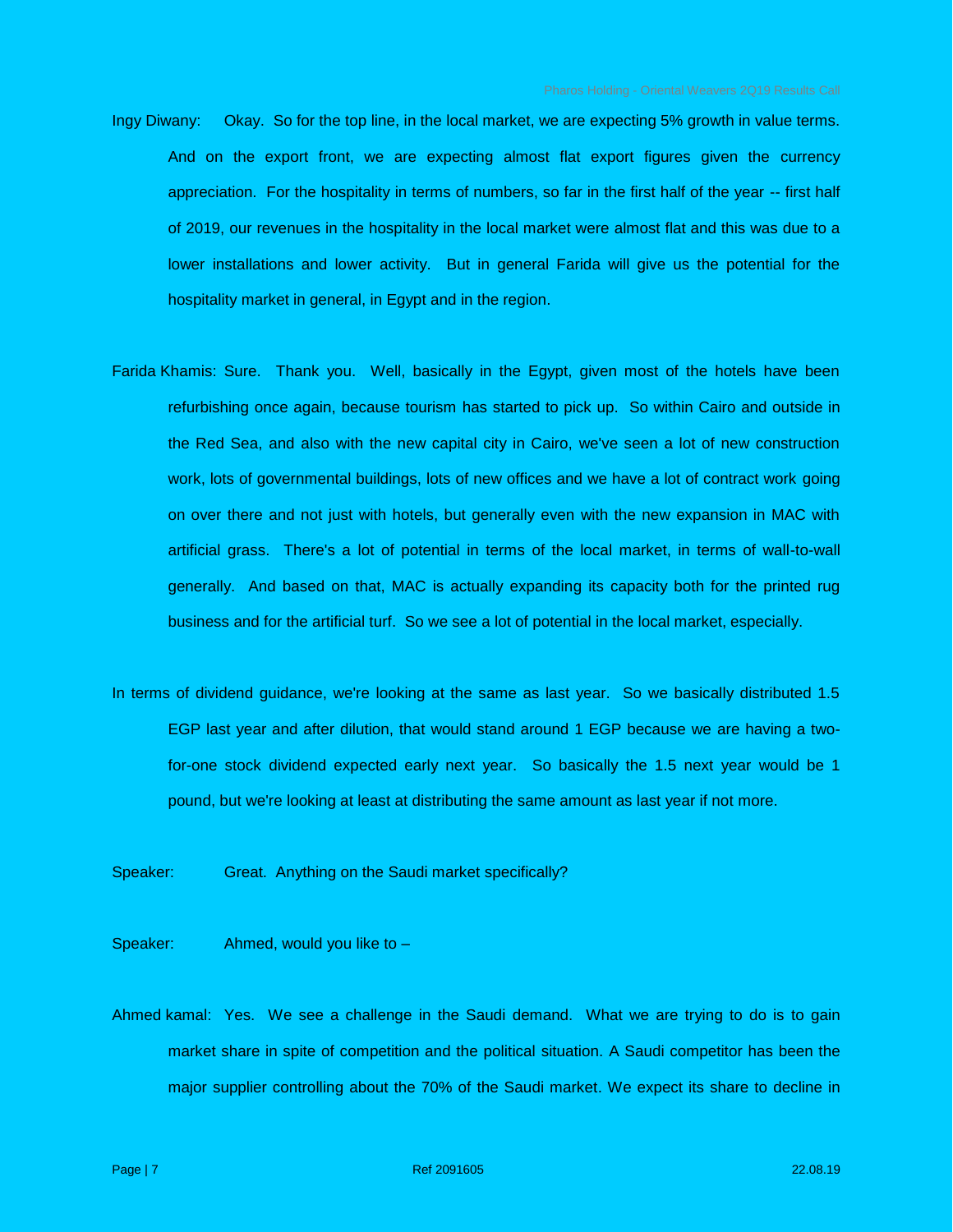the near future. So we are pushing hard to gain market share in the Saudi Arabia market. However, we are exerting a lot of effort to develop what the Saudi market needs because it's a very special market with mostly wall-to-wall products. So we are just redeveloping our product to match Saudi Arabia taste. So it's a matter of trend and color but the situation is on our benefit. And we already doubled our figure in the first half of the year and we expect a little bit slow for the next half, but the overall figure for Saudi Arabia will be a double digit increase and next year there will be more chance for us.

 So we confirm that the Saudi market is in a little bit challenging situation, but you know, we see opportunities for our product versus local competitors -even if it will decline by 30%- we still have the advantage to take over you know, the share of the competition.

Speaker: Thanks a lot. If I can ask one more question in terms of the capacity growth, what is the guidance there for 19 and probably the medium term if you can?

Ingy El Diwany: We add on average 2% to 3% to our production capacity annually.

Speaker: Great. Thanks a lot.

- Operator: And at this time there are no further questions.
- Speaker: Ingy, did you want to elaborate a bit about polypropylene prices and lower cost resulting from that?
- Ingy Diwany: Yes, sure. So August prices are around \$1,100, which is almost 15% lower compared to the average of 2018. Currently, we have stock of one month of polypropylene at an average price of around 1,150 and we are expecting prices to continue to go down a little bit. So the average for the year will be roughly around 1,130. As for the export subsidies, I will leave Tamer to elaborate on the backlog and the new expected program.